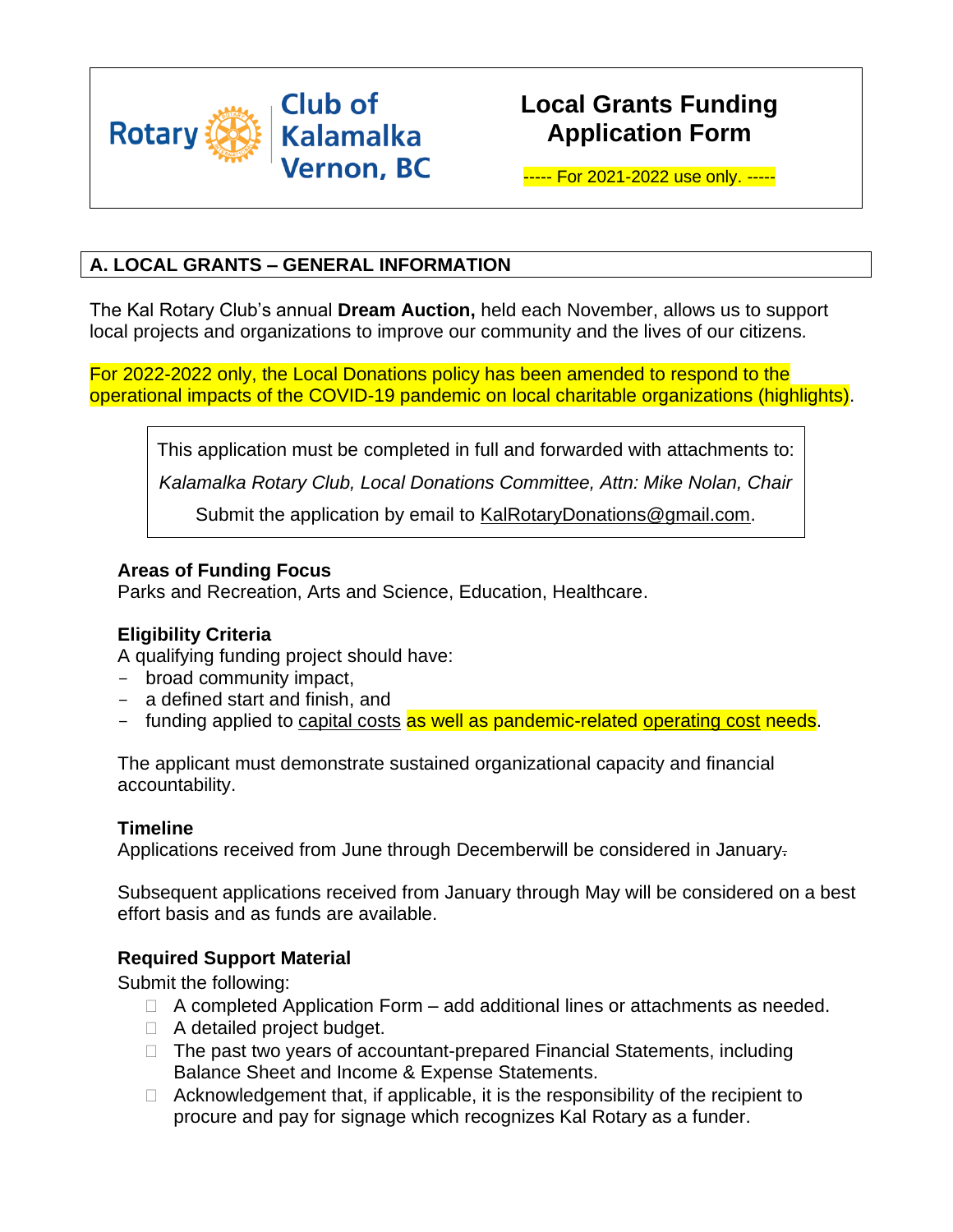## **B. APPLICANT INFORMATION**

Name of Organization: **\_\_\_** Title of proposed Project: **\_\_\_** Mailing Address: Application Contact Name: Contact Phone #: \_\_\_ Contact Email: The organization is a: \_\_\_ BC Society; \_\_\_ Registered CRA Charity; or \_\_\_ Other (explain). How long has the organization existed? What is the purpose/mission of the organization? If successful, Funds would be issued to: As above, or Financial Contact Name, Email and Phone #: \_\_\_ If successful, Public Relations coordination would be with: As above, or PR Contact Name, Email and Phone #: \_\_\_

## **C. PROJECT INFORMATION**

Title of proposed project: **\_\_\_**

 $\overline{\phantom{a}}$ 

 $\overline{\phantom{a}}$ 

 $\overline{\phantom{a}}$ 

 $\overline{\phantom{a}}$ 

 $\overline{\phantom{a}}$ 

Describe the current project for which your organization is seeking funds.

How will our community benefit from this project and how many people will be affected?

How will the project be maintained/sustained?

#### **D. FINANCIAL INFORMATION**

What amount is requested for the project?

What date is the funding required for the project?

What is the total cost of the project?